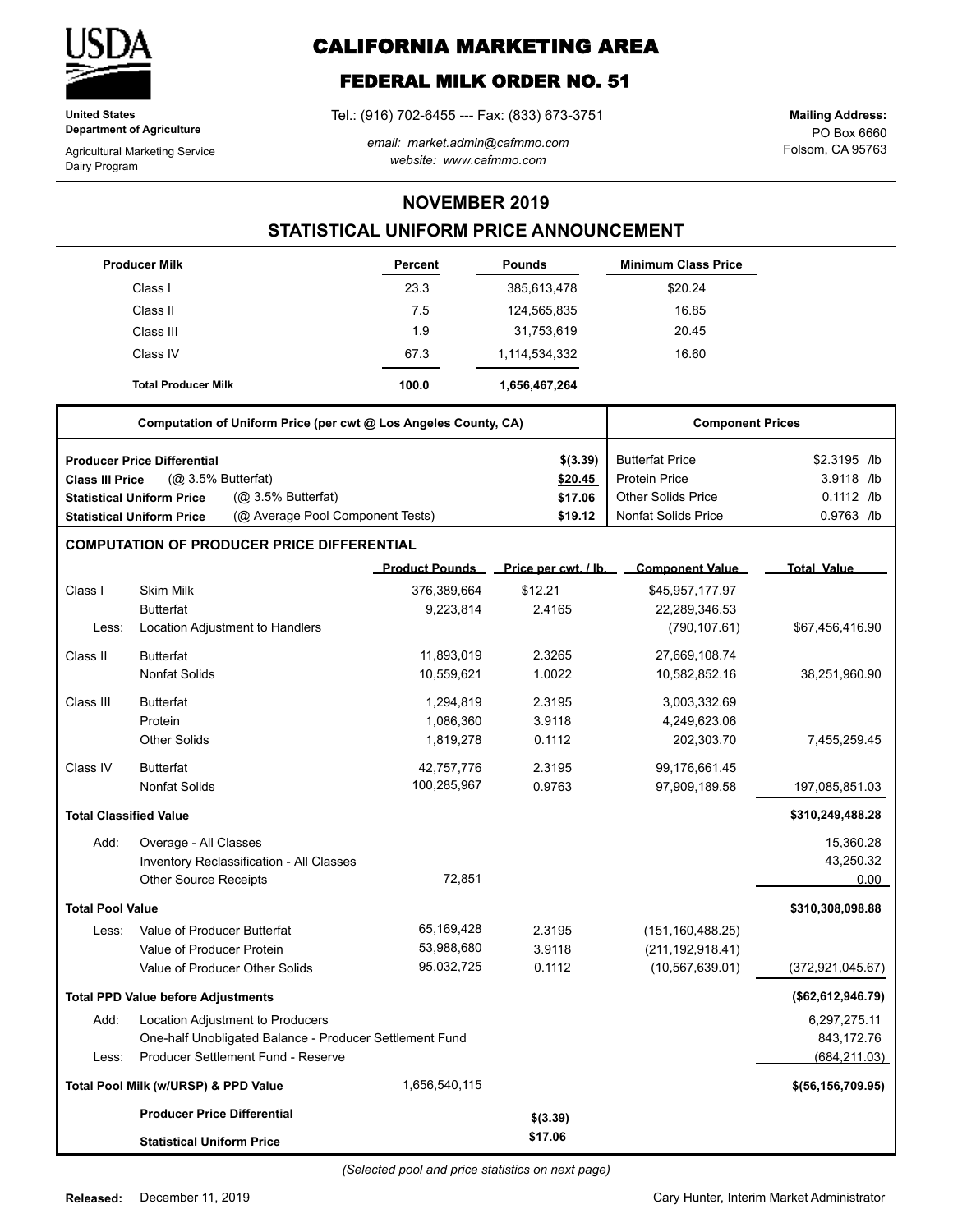# **CALIFORNIA MARKETING AREA**

## **FEDERAL MILK ORDER NO. 51**

| <b>Payment Schedule</b>                                      |                      |  |  |
|--------------------------------------------------------------|----------------------|--|--|
| <b>Payment Dates for the Month of:</b>                       | <b>NOVEMBER 2019</b> |  |  |
| Payment TO the Producer Settlement Fund due on:              | December 16, 2019    |  |  |
| Payments FROM the Producer Settlement Fund made on:          | December 18, 2019    |  |  |
| Final payments TO a Cooperative Association must be made on: | December 18, 2019    |  |  |
| Final payments to Producers must be RECEIVED by:             | December 19, 2019    |  |  |
|                                                              |                      |  |  |

#### **Producer Price Differential and Statistical Uniform Price, by Zone Differential**

|                     | Zone<br>1/<br><b>Differential</b> | <b>Adjustment</b> | <b>Producer</b><br><b>Price</b><br><b>Differential</b> | <b>Statistical</b><br><b>Uniform</b><br><b>Price</b> | 2/ |
|---------------------|-----------------------------------|-------------------|--------------------------------------------------------|------------------------------------------------------|----|
|                     |                                   |                   | dollars per hundredweight                              |                                                      |    |
| As Announced:       | 2.10                              | 0.00              | (3.39)                                                 | 17.06                                                |    |
| <b>Other Zones:</b> | 2.00                              | (0.10)            | (3.49)                                                 | 16.96                                                |    |
|                     | 1.80                              | (0.30)            | (3.69)                                                 | 16.76                                                |    |
|                     | 1.70                              | (0.40)            | (3.79)                                                 | 16.66                                                |    |
|                     | 1.60                              | (0.50)            | (3.89)                                                 | 16.56                                                |    |

Differentials listed apply to zones included in the California Marketing Area. Outside of this area, differentials may be above or below this range. Differentials apply on a county basis. 1/

2/ Prices at 3.5 percent butterfat, 2.99 percent protein, and 5.69 percent other solids.

### **Producer Milk Received by Component Pounds**

|                               | <b>Skim</b>   | <b>Butterfat</b> | <b>Protein</b> | <b>Other Solids</b> | <b>Nonfat Solids</b> |
|-------------------------------|---------------|------------------|----------------|---------------------|----------------------|
| <b>Producer Milk Receipts</b> |               |                  | <b>Pounds</b>  |                     |                      |
| Class I                       | 376,389,664   | 9.223.814        | 12,811,479     | 22,458,700          | 35,270,179           |
| Class II                      | 112,672,816   | 11.893.019       | 3,829,123      | 6.730.498           | 10,559,621           |
| Class III                     | 30,458,800    | 1.294.819        | 1,086,360      | 1.819.278           | 2,905,638            |
| Class IV                      | 1,071,776,556 | 42,757,776       | 36,261,718     | 64.024.249          | 100.285.967          |
| <b>Total Producer Milk</b>    | 1,591,297,836 | 65,169,428       | 53,988,680     | 95,032,725          | 149,021,405          |

#### **Selected Pool Statistics**

| Average test of producer receipts: | <b>Butterfat</b>    | 3.93 %       |
|------------------------------------|---------------------|--------------|
|                                    | Protein             | 3.26 %       |
|                                    | <b>Other Solids</b> | 5.74<br>$\%$ |
|                                    |                     |              |

#### **Administrative Assessment and Marketing Service Deduction**

| § 1000.85 - Assessment for order administration | \$0.030 per hundredweight |
|-------------------------------------------------|---------------------------|
| § 1000.86 - Deduction for marketing services    | \$0.040 per hundredweight |